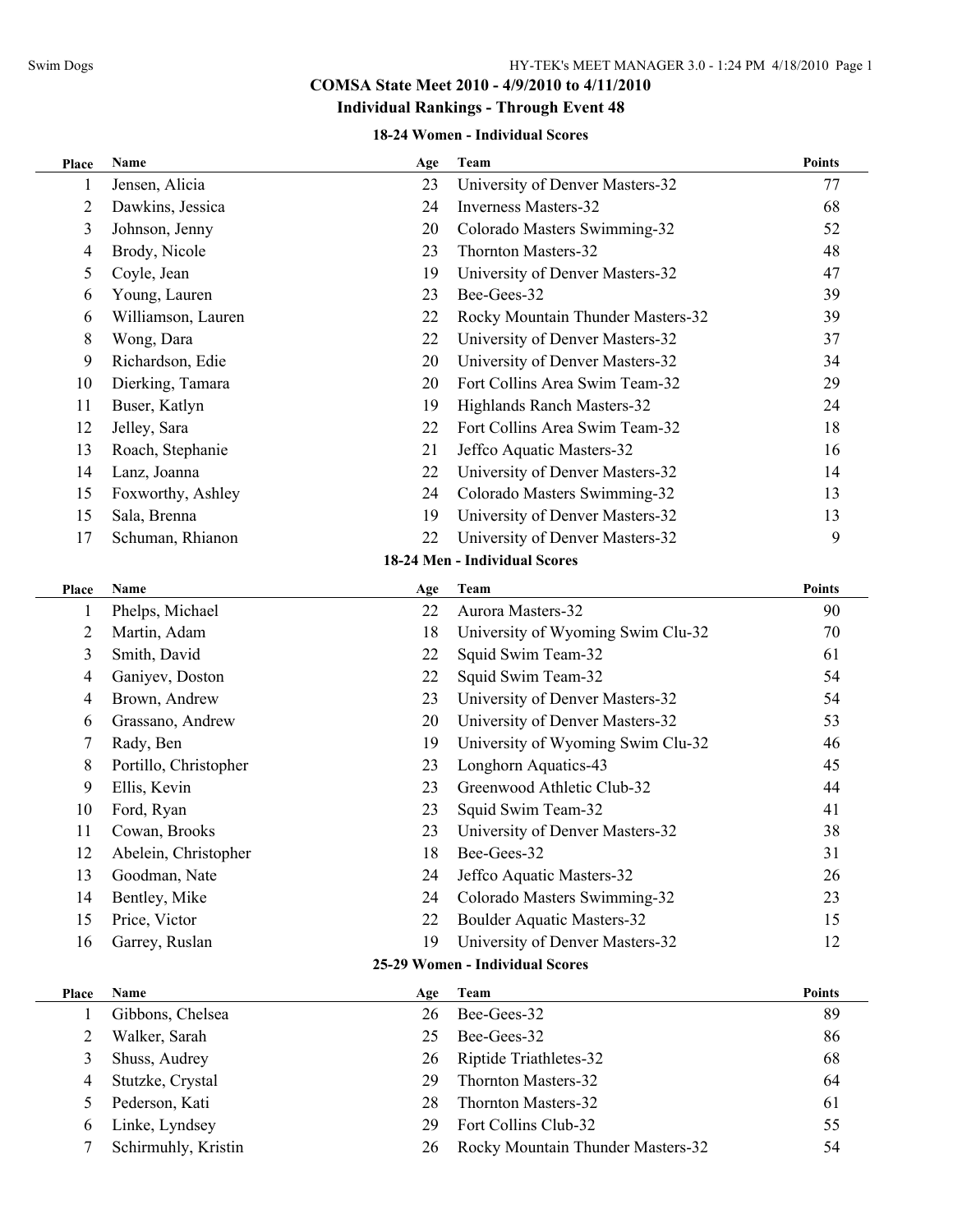## **Individual Rankings - Through Event 48**

#### **25-29 Women - Individual Scores**

| Place | Name               | Age | Team                              | <b>Points</b> |
|-------|--------------------|-----|-----------------------------------|---------------|
| 8     | Fries, Carolyn     | 27  | Fort Collins Area Swim Team-32    | 53            |
| 9     | Gabehart, Kelsa    | 29  | University of Denver Masters-32   | 39            |
| 10    | Abreo, Marisa      | 27  | Thornton Masters-32               | 35            |
| 10    | Schultz, Leah      | 26  | University of Denver Masters-32   | 35            |
| 12    | Loper, Tracey      | 26  | University of Denver Masters-32   | 24            |
| 13    | Griese, Stephanie  | 27  | Pierre-PMST-54                    | 22            |
| 14    | Gerson, Jennifer   | 26  | <b>Boulder Aquatic Masters-32</b> | 21            |
| 15    | Taylor, Alexandra  | 26  | Colorado Masters Swimming-32      | 20            |
| 16    | Marino, Michelle   | 26  | University of Denver Masters-32   | 18            |
| 17    | Hoesing, Shannon   | 28  | Bee-Gees-32                       | 17            |
| 18    | Tew, Lauren        | 27  | <b>Inverness Masters-32</b>       | 15            |
| 18    | Stolz, Jolene      | 26  | Jeffco Aquatic Masters-32         | 15            |
| 20    | Anstett, Denise    | 25  | Fort Collins Area Swim Team-32    | 11            |
| 21    | Weber, Teresa      | 27  | Aurora Masters-32                 | 9             |
| 21    | Wild, Jennifer     | 29  | University of Denver Masters-32   | 9             |
| 23    | Asmar, Melanie     | 27  | Squid Swim Team-32                | 8             |
| 24    | Pretz, Lisa        | 26  | Jeffco Aquatic Masters-32         | 7             |
| 25    | Picl, Arianne      | 25  | Elmbrook Masters-20               | 6             |
|       |                    |     | 25-29 Men - Individual Scores     |               |
| Place | Name               | Age | Team                              | <b>Points</b> |
| 1     | Gimlin, Matt       | 25  | Bee-Gees-32                       | 83            |
| 2     | Jackson, Keaka     | 29  | University of Denver Masters-32   | 81            |
| 3     | McMillian, Brett   | 27  | Longhorn Aquatics-43              | 78            |
| 4     | Ko, Scott          | 27  | Bee-Gees-32                       | 77            |
| 5     | Burleigh, Roger    | 26  | Squid Swim Team-32                | 51            |
| 5     | Christianson, Jon  | 28  | Squid Swim Team-32                | 51            |
| 7     | Rowenhorst, Topher | 26  | Bee-Gees-32                       | 48            |
| 8     | Romero, Ted        | 29  | <b>Boulder Aquatic Masters-32</b> | 44            |
| 9     | Ida, Kevin         | 27  | Thornton Masters-32               | 42            |
| 10    | Carpenter, Dustin  | 28  | Squid Swim Team-32                | 33            |
| 11    | Farner, Andrew     | 25  | South Suburban Finaddicts-32      | 29            |
| 12    | Lang, Elliot       | 27  | University of Denver Masters-32   | 28            |
| 12    | McLachlan, Aaron   | 28  | Jeffco Aquatic Masters-32         | 28            |
| 14    | Tuohy, Brian       | 27  | Fort Collins Area Swim Team-32    | 24            |
| 15    | McIntosh, Dan      | 25  | University of Denver Masters-32   | 22            |
| 16    | Zelie, Joel        | 27  | University of Denver Masters-32   | 19            |
| 17    | Cooper, Carter     | 27  | Bee-Gees-32                       | 17            |
| 18    | Van Akkeren, David | 26  | Jeffco Aquatic Masters-32         | 16            |
| 19    | DiPalma, Monte     | 25  | Squid Swim Team-32                | 14            |
| 19    | Herndon, Ryan      | 25  | South Suburban Finaddicts-32      | 14            |
| 21    | Levine, Nicholas   | 28  | Greenwood Athletic Club-32        | 13            |
| 22    | Thompson, Gill     | 26  | South Suburban Finaddicts-32      | 11            |
| 22    | Bell, Levi         | 25  | University of Denver Masters-32   | 11            |
| 24    | Beres, Matthew     | 26  | Colorado Masters Swimming-32      | 1             |
|       |                    |     | 30-34 Women - Individual Scores   |               |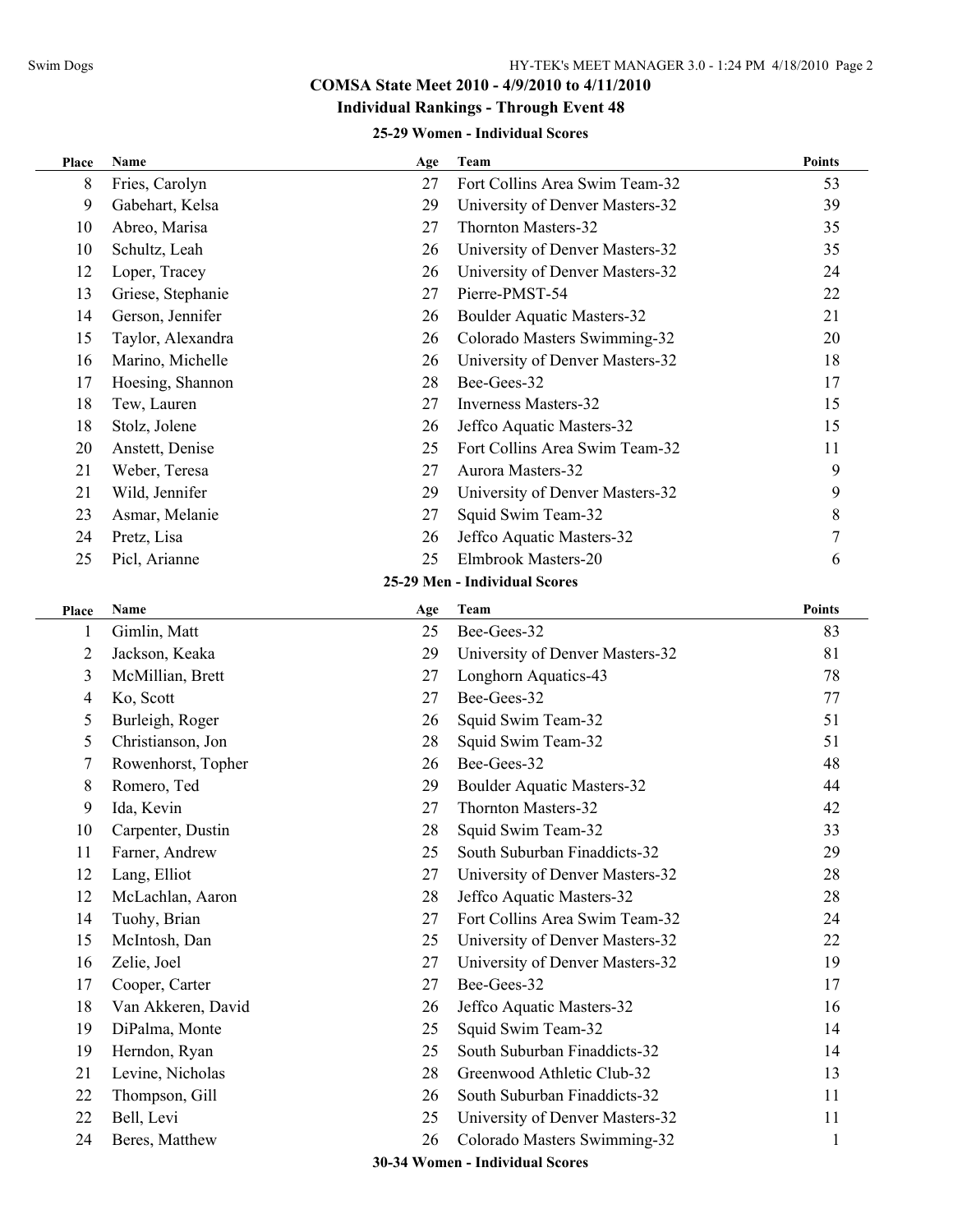| Place          | Name                 | Age | Team                              | <b>Points</b> |
|----------------|----------------------|-----|-----------------------------------|---------------|
|                | Lee, Jodi            | 32  | Thornton Masters-32               | 110           |
| $\overline{2}$ | Fostvedt, Alishia    | 33  | Aurora Masters-32                 | 75            |
| 3              | Schweissing, Kristin | 32  | Aurora Masters-32                 | 73            |
| 4              | Clark, Denise        | 31  | Thornton Masters-32               | 66            |
| 5              | Matlock, Annika      | 31  | University of Denver Masters-32   | 62            |
| 6              | Despain, Christina   | 32  | Aurora Masters-32                 | 36            |
| 7              | Greenleaf, Kristin   | 31  | Aurora Masters-32                 | 35            |
| 8              | Hillsten, Angela     | 34  | Aurora Masters-32                 | 33            |
| 9              | Wilson, Amanda       | 31  | Rocky Mountain Thunder Masters-32 | 31            |
| 10             | Vogt, Amy            | 33  | Thornton Masters-32               | 29            |
| 11             | Fuller, Lacy         | 30  | Fort Collins Area Swim Team-32    | 26            |
| 12             | Salomonsen, Summer   | 31  | Colorado Masters Swimming-32      | 25            |
| 13             | Connely, Hayley      | 31  | Thornton Masters-32               | 23            |
| 14             | Keenen, Liz          | 34  | Cherry Creek Athletic Club-32     | 19            |
| 15             | Baxter, Melanie      | 31  | Colorado Masters Swimming-32      | 17            |
| 16             | Dubach, Daphne       | 30  | Squid Swim Team-32                | 14            |
| 17             | Garner, Lindsay      | 31  | Rocky Mountain Thunder Masters-32 | 13            |
| 18             | Reed, Elisabeth      | 30  | Cherry Creek Athletic Club-32     | 8             |
| 19             | Wieck, Sonja         | 30  | Highlands Ranch Masters-32        | 6             |
|                |                      |     | 30-34 Men - Individual Scores     |               |
| Place          | Name                 | Age | Team                              | <b>Points</b> |
| 1              | Cox, Michael         | 32  | Jeffco Aquatic Masters-32         | 110           |
| $\overline{2}$ | Foster, Jared        | 34  | Thornton Masters-32               | 103           |
| 3              | Miller, Matt         | 31  | First Colony Masters Swimming-25  | 98            |
| 4              | Wright, Caleb        | 34  | Thornton Masters-32               | 76            |
| 5              | Slouf, Erich         | 30  | University of Denver Masters-32   | 55            |
| 6              | Schwartzkopf, Jess   | 31  | Aurora Masters-32                 | 39            |
| 7              | Roth, Bill           | 33  | Thornton Masters-32               | 38            |
| 8              | Forrester, Scott     | 32  | Thornton Masters-32               | 37            |
| 8              | Davison, Kris        | 34  | Thornton Masters-32               | 37            |
| 10             | Zupancic, Joe        | 34  | Fort Collins Area Swim Team-32    | 29            |
| 11             | Krell, David         | 31  | Rocky Mountain Thunder Masters-32 | 28            |
| 12             | Schwarz, Chad        | 34  | Squid Swim Team-32                | 25            |
| 13             | Clark, Jeremiah      | 34  | Squid Swim Team-32                | 24            |
| 13             | Johnson, Brett       | 30  | University of Denver Masters-32   | 24            |
| 15             | Foster, Brendon      | 33  | Fort Collins Area Swim Team-32    | 23            |
| 16             | Treanor, Nate        | 32  | Fort Collins Area Swim Team-32    | 22            |
| 17             | Weber, Tom           | 34  | Thornton Masters-32               | 21            |
| 18             | Juliano, Kevin       | 30  | Thornton Masters-32               | 20            |
| 19             | Gorman, Geof         | 30  | University of Denver Masters-32   | 17            |
| 20             | Lenning, Craig       | 30  | University of Denver Masters-32   | 14            |
| 21             | Robertson, Matt      | 34  | <b>Boulder Aquatic Masters-32</b> | 13            |
| 22             | Hodges, Jeff         | 34  | Pierre-PMST-54                    | 12            |
| 23             | Dvorak, Marek        | 31  | Colorado Masters Swimming-32      | 11            |
| 24             | Giron, Marcus        | 34  | Thornton Masters-32               | 10            |
| 25             | Vierling, Steve      | 34  | University of Denver Masters-32   | 7             |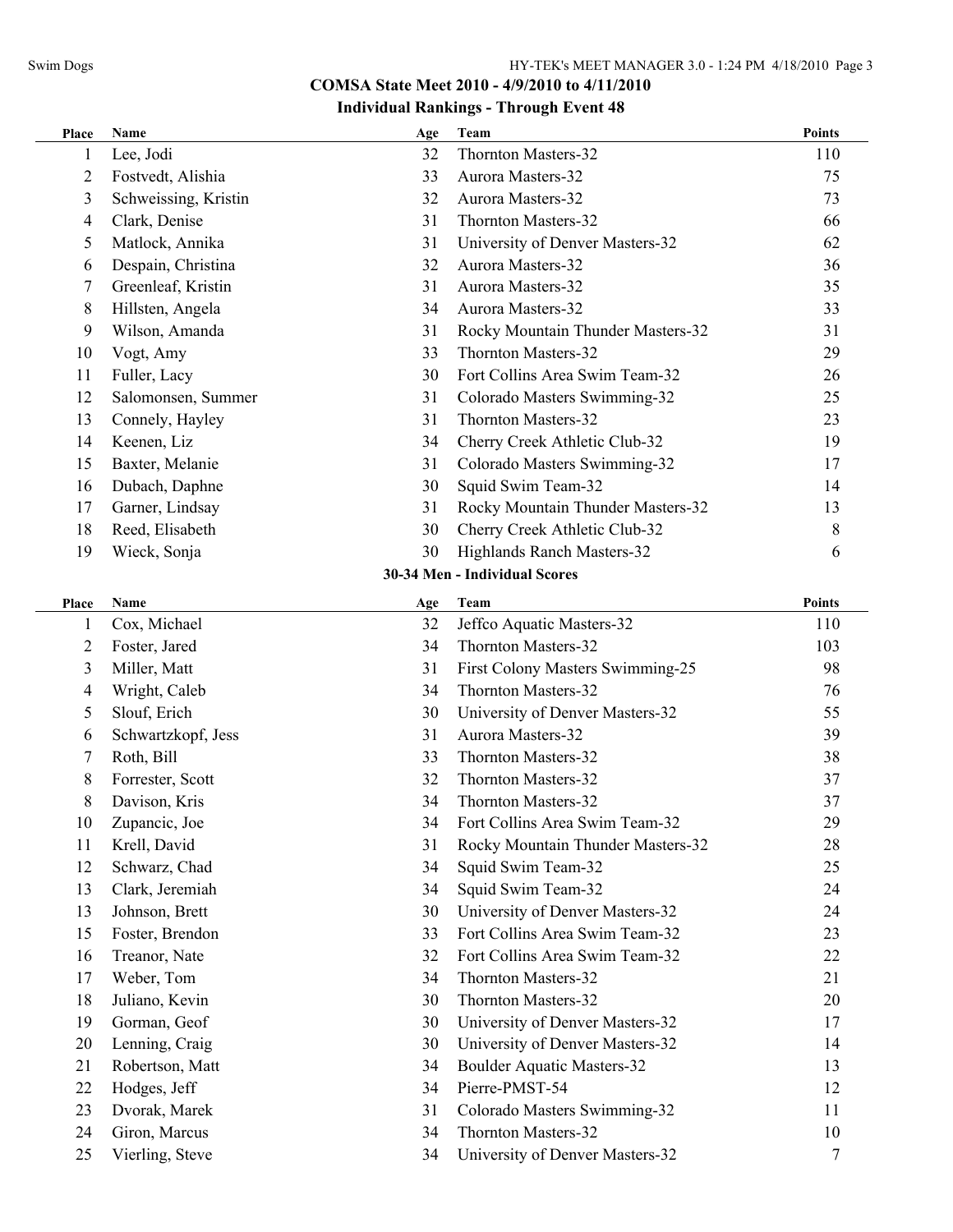#### **Individual Rankings - Through Event 48**

#### **30-34 Men - Individual Scores**

| Redfern, Andrew<br>31<br>Jeffco Aquatic Masters-32<br>26<br>5<br>27<br>Wagner, Ryan<br>33<br>University of Denver Masters-32<br>4<br>31<br>Colorado Masters Swimming-32<br>27<br>Salomonsen, John<br>4<br>31<br>Fort Collins Area Swim Team-32<br>27<br>Smith, Reuben<br>4<br>35-39 Women - Individual Scores<br><b>Points</b><br>Name<br>Team<br>Age<br>Place<br>36<br>Greenwood Athletic Club-32<br>88<br>Luellen, Katie<br>$\mathbf{1}$<br>$\overline{c}$<br>Bacon, Kim<br>36<br>Thornton Masters-32<br>63<br>3<br>Vowles, Nicole<br>39<br>Thornton Masters-32<br>53<br>38<br>3<br>Good, Tricia<br>University of Denver Masters-32<br>53<br>Riptide Triathletes-32<br>5<br>Quaratino, Aimee<br>39<br>51<br>39<br>Jeffco Aquatic Masters-32<br>McEahern, Barb<br>50<br>6<br>Jacroux, Celeste<br>University of Denver Masters-32<br>35<br>49<br>7<br>Melrose, Heather<br>Thornton Masters-32<br>8<br>36<br>47<br>9<br>University of Denver Masters-32<br>Framke, Erin<br>36<br>46<br>University of Denver Masters-32<br>10<br>Jones, Alana<br>38<br>40<br>35<br><b>Inverness Masters-32</b><br>Speckman, Channa<br>38<br>11<br>Dudden, Kendra<br>39<br>Thornton Masters-32<br>12<br>30<br>Pierre-PMST-54<br>13<br>Hodges, Jenny<br>35<br>25<br>Bee-Gees-32<br>Baumann, Kari<br>38<br>21<br>14<br>39<br>21<br>14<br>Penington, Pam<br>Thornton Masters-32<br>16<br>Beelaert, Anna<br>35<br>Foothills Masters Swim Team-32<br>18<br>Fort Collins Area Swim Team-32<br>17<br>Uriegas, Rachel<br>39<br>12<br>18<br>Whitfield, Elizabeth<br>Cherry Creek Athletic Club-32<br>9<br>36<br><b>Csst Masters-32</b><br>9<br>18<br>Copeland-Welp, Jenni<br>39<br>8<br>20<br>Jorgensen, Mindy<br>36<br>Pierre-PMST-54<br>7<br>21<br>Walker, Anne<br>39<br>University of Denver Masters-32<br>Cherry Creek Athletic Club-32<br>21<br>Martines, Danielle<br>39<br>7<br>Patel, Rachana<br>Cherry Creek Athletic Club-32<br>23<br>36<br>6<br>23<br>Swain, Kristan<br>36<br>Cherry Creek Athletic Club-32<br>6<br>35-39 Men - Individual Scores<br><b>Points</b><br>Name<br>Team<br>Age<br>Place<br>35<br>University of Denver Masters-32<br>Eisenhuth, Matthew<br>77<br>1<br>35<br><b>Boulder Aquatic Masters-32</b><br>2<br>Walkenhorst, Jared<br>76<br>Squid Swim Team-32<br>3<br>Doherty, Kevin<br>36<br>62<br>Edwards, Dan<br>Bee-Gees-32<br>36<br>51<br>4<br>Frisch, Jake<br>Bee-Gees-32<br>37<br>46<br>5 | Place | <b>Name</b> | Age | Team              | <b>Points</b> |
|-------------------------------------------------------------------------------------------------------------------------------------------------------------------------------------------------------------------------------------------------------------------------------------------------------------------------------------------------------------------------------------------------------------------------------------------------------------------------------------------------------------------------------------------------------------------------------------------------------------------------------------------------------------------------------------------------------------------------------------------------------------------------------------------------------------------------------------------------------------------------------------------------------------------------------------------------------------------------------------------------------------------------------------------------------------------------------------------------------------------------------------------------------------------------------------------------------------------------------------------------------------------------------------------------------------------------------------------------------------------------------------------------------------------------------------------------------------------------------------------------------------------------------------------------------------------------------------------------------------------------------------------------------------------------------------------------------------------------------------------------------------------------------------------------------------------------------------------------------------------------------------------------------------------------------------------------------------------------------------------------------------------------------------------------------------------------------------------------------------------------------------------------------------------------------------------------------------------------------------------------------------------------------------------------------------------------------------------------------------------------------------------------|-------|-------------|-----|-------------------|---------------|
|                                                                                                                                                                                                                                                                                                                                                                                                                                                                                                                                                                                                                                                                                                                                                                                                                                                                                                                                                                                                                                                                                                                                                                                                                                                                                                                                                                                                                                                                                                                                                                                                                                                                                                                                                                                                                                                                                                                                                                                                                                                                                                                                                                                                                                                                                                                                                                                                 |       |             |     |                   |               |
|                                                                                                                                                                                                                                                                                                                                                                                                                                                                                                                                                                                                                                                                                                                                                                                                                                                                                                                                                                                                                                                                                                                                                                                                                                                                                                                                                                                                                                                                                                                                                                                                                                                                                                                                                                                                                                                                                                                                                                                                                                                                                                                                                                                                                                                                                                                                                                                                 |       |             |     |                   |               |
|                                                                                                                                                                                                                                                                                                                                                                                                                                                                                                                                                                                                                                                                                                                                                                                                                                                                                                                                                                                                                                                                                                                                                                                                                                                                                                                                                                                                                                                                                                                                                                                                                                                                                                                                                                                                                                                                                                                                                                                                                                                                                                                                                                                                                                                                                                                                                                                                 |       |             |     |                   |               |
|                                                                                                                                                                                                                                                                                                                                                                                                                                                                                                                                                                                                                                                                                                                                                                                                                                                                                                                                                                                                                                                                                                                                                                                                                                                                                                                                                                                                                                                                                                                                                                                                                                                                                                                                                                                                                                                                                                                                                                                                                                                                                                                                                                                                                                                                                                                                                                                                 |       |             |     |                   |               |
|                                                                                                                                                                                                                                                                                                                                                                                                                                                                                                                                                                                                                                                                                                                                                                                                                                                                                                                                                                                                                                                                                                                                                                                                                                                                                                                                                                                                                                                                                                                                                                                                                                                                                                                                                                                                                                                                                                                                                                                                                                                                                                                                                                                                                                                                                                                                                                                                 |       |             |     |                   |               |
|                                                                                                                                                                                                                                                                                                                                                                                                                                                                                                                                                                                                                                                                                                                                                                                                                                                                                                                                                                                                                                                                                                                                                                                                                                                                                                                                                                                                                                                                                                                                                                                                                                                                                                                                                                                                                                                                                                                                                                                                                                                                                                                                                                                                                                                                                                                                                                                                 |       |             |     |                   |               |
|                                                                                                                                                                                                                                                                                                                                                                                                                                                                                                                                                                                                                                                                                                                                                                                                                                                                                                                                                                                                                                                                                                                                                                                                                                                                                                                                                                                                                                                                                                                                                                                                                                                                                                                                                                                                                                                                                                                                                                                                                                                                                                                                                                                                                                                                                                                                                                                                 |       |             |     |                   |               |
|                                                                                                                                                                                                                                                                                                                                                                                                                                                                                                                                                                                                                                                                                                                                                                                                                                                                                                                                                                                                                                                                                                                                                                                                                                                                                                                                                                                                                                                                                                                                                                                                                                                                                                                                                                                                                                                                                                                                                                                                                                                                                                                                                                                                                                                                                                                                                                                                 |       |             |     |                   |               |
|                                                                                                                                                                                                                                                                                                                                                                                                                                                                                                                                                                                                                                                                                                                                                                                                                                                                                                                                                                                                                                                                                                                                                                                                                                                                                                                                                                                                                                                                                                                                                                                                                                                                                                                                                                                                                                                                                                                                                                                                                                                                                                                                                                                                                                                                                                                                                                                                 |       |             |     |                   |               |
|                                                                                                                                                                                                                                                                                                                                                                                                                                                                                                                                                                                                                                                                                                                                                                                                                                                                                                                                                                                                                                                                                                                                                                                                                                                                                                                                                                                                                                                                                                                                                                                                                                                                                                                                                                                                                                                                                                                                                                                                                                                                                                                                                                                                                                                                                                                                                                                                 |       |             |     |                   |               |
|                                                                                                                                                                                                                                                                                                                                                                                                                                                                                                                                                                                                                                                                                                                                                                                                                                                                                                                                                                                                                                                                                                                                                                                                                                                                                                                                                                                                                                                                                                                                                                                                                                                                                                                                                                                                                                                                                                                                                                                                                                                                                                                                                                                                                                                                                                                                                                                                 |       |             |     |                   |               |
|                                                                                                                                                                                                                                                                                                                                                                                                                                                                                                                                                                                                                                                                                                                                                                                                                                                                                                                                                                                                                                                                                                                                                                                                                                                                                                                                                                                                                                                                                                                                                                                                                                                                                                                                                                                                                                                                                                                                                                                                                                                                                                                                                                                                                                                                                                                                                                                                 |       |             |     |                   |               |
|                                                                                                                                                                                                                                                                                                                                                                                                                                                                                                                                                                                                                                                                                                                                                                                                                                                                                                                                                                                                                                                                                                                                                                                                                                                                                                                                                                                                                                                                                                                                                                                                                                                                                                                                                                                                                                                                                                                                                                                                                                                                                                                                                                                                                                                                                                                                                                                                 |       |             |     |                   |               |
|                                                                                                                                                                                                                                                                                                                                                                                                                                                                                                                                                                                                                                                                                                                                                                                                                                                                                                                                                                                                                                                                                                                                                                                                                                                                                                                                                                                                                                                                                                                                                                                                                                                                                                                                                                                                                                                                                                                                                                                                                                                                                                                                                                                                                                                                                                                                                                                                 |       |             |     |                   |               |
|                                                                                                                                                                                                                                                                                                                                                                                                                                                                                                                                                                                                                                                                                                                                                                                                                                                                                                                                                                                                                                                                                                                                                                                                                                                                                                                                                                                                                                                                                                                                                                                                                                                                                                                                                                                                                                                                                                                                                                                                                                                                                                                                                                                                                                                                                                                                                                                                 |       |             |     |                   |               |
|                                                                                                                                                                                                                                                                                                                                                                                                                                                                                                                                                                                                                                                                                                                                                                                                                                                                                                                                                                                                                                                                                                                                                                                                                                                                                                                                                                                                                                                                                                                                                                                                                                                                                                                                                                                                                                                                                                                                                                                                                                                                                                                                                                                                                                                                                                                                                                                                 |       |             |     |                   |               |
|                                                                                                                                                                                                                                                                                                                                                                                                                                                                                                                                                                                                                                                                                                                                                                                                                                                                                                                                                                                                                                                                                                                                                                                                                                                                                                                                                                                                                                                                                                                                                                                                                                                                                                                                                                                                                                                                                                                                                                                                                                                                                                                                                                                                                                                                                                                                                                                                 |       |             |     |                   |               |
|                                                                                                                                                                                                                                                                                                                                                                                                                                                                                                                                                                                                                                                                                                                                                                                                                                                                                                                                                                                                                                                                                                                                                                                                                                                                                                                                                                                                                                                                                                                                                                                                                                                                                                                                                                                                                                                                                                                                                                                                                                                                                                                                                                                                                                                                                                                                                                                                 |       |             |     |                   |               |
|                                                                                                                                                                                                                                                                                                                                                                                                                                                                                                                                                                                                                                                                                                                                                                                                                                                                                                                                                                                                                                                                                                                                                                                                                                                                                                                                                                                                                                                                                                                                                                                                                                                                                                                                                                                                                                                                                                                                                                                                                                                                                                                                                                                                                                                                                                                                                                                                 |       |             |     |                   |               |
|                                                                                                                                                                                                                                                                                                                                                                                                                                                                                                                                                                                                                                                                                                                                                                                                                                                                                                                                                                                                                                                                                                                                                                                                                                                                                                                                                                                                                                                                                                                                                                                                                                                                                                                                                                                                                                                                                                                                                                                                                                                                                                                                                                                                                                                                                                                                                                                                 |       |             |     |                   |               |
|                                                                                                                                                                                                                                                                                                                                                                                                                                                                                                                                                                                                                                                                                                                                                                                                                                                                                                                                                                                                                                                                                                                                                                                                                                                                                                                                                                                                                                                                                                                                                                                                                                                                                                                                                                                                                                                                                                                                                                                                                                                                                                                                                                                                                                                                                                                                                                                                 |       |             |     |                   |               |
|                                                                                                                                                                                                                                                                                                                                                                                                                                                                                                                                                                                                                                                                                                                                                                                                                                                                                                                                                                                                                                                                                                                                                                                                                                                                                                                                                                                                                                                                                                                                                                                                                                                                                                                                                                                                                                                                                                                                                                                                                                                                                                                                                                                                                                                                                                                                                                                                 |       |             |     |                   |               |
|                                                                                                                                                                                                                                                                                                                                                                                                                                                                                                                                                                                                                                                                                                                                                                                                                                                                                                                                                                                                                                                                                                                                                                                                                                                                                                                                                                                                                                                                                                                                                                                                                                                                                                                                                                                                                                                                                                                                                                                                                                                                                                                                                                                                                                                                                                                                                                                                 |       |             |     |                   |               |
|                                                                                                                                                                                                                                                                                                                                                                                                                                                                                                                                                                                                                                                                                                                                                                                                                                                                                                                                                                                                                                                                                                                                                                                                                                                                                                                                                                                                                                                                                                                                                                                                                                                                                                                                                                                                                                                                                                                                                                                                                                                                                                                                                                                                                                                                                                                                                                                                 |       |             |     |                   |               |
|                                                                                                                                                                                                                                                                                                                                                                                                                                                                                                                                                                                                                                                                                                                                                                                                                                                                                                                                                                                                                                                                                                                                                                                                                                                                                                                                                                                                                                                                                                                                                                                                                                                                                                                                                                                                                                                                                                                                                                                                                                                                                                                                                                                                                                                                                                                                                                                                 |       |             |     |                   |               |
|                                                                                                                                                                                                                                                                                                                                                                                                                                                                                                                                                                                                                                                                                                                                                                                                                                                                                                                                                                                                                                                                                                                                                                                                                                                                                                                                                                                                                                                                                                                                                                                                                                                                                                                                                                                                                                                                                                                                                                                                                                                                                                                                                                                                                                                                                                                                                                                                 |       |             |     |                   |               |
|                                                                                                                                                                                                                                                                                                                                                                                                                                                                                                                                                                                                                                                                                                                                                                                                                                                                                                                                                                                                                                                                                                                                                                                                                                                                                                                                                                                                                                                                                                                                                                                                                                                                                                                                                                                                                                                                                                                                                                                                                                                                                                                                                                                                                                                                                                                                                                                                 |       |             |     |                   |               |
|                                                                                                                                                                                                                                                                                                                                                                                                                                                                                                                                                                                                                                                                                                                                                                                                                                                                                                                                                                                                                                                                                                                                                                                                                                                                                                                                                                                                                                                                                                                                                                                                                                                                                                                                                                                                                                                                                                                                                                                                                                                                                                                                                                                                                                                                                                                                                                                                 |       |             |     |                   |               |
|                                                                                                                                                                                                                                                                                                                                                                                                                                                                                                                                                                                                                                                                                                                                                                                                                                                                                                                                                                                                                                                                                                                                                                                                                                                                                                                                                                                                                                                                                                                                                                                                                                                                                                                                                                                                                                                                                                                                                                                                                                                                                                                                                                                                                                                                                                                                                                                                 |       |             |     |                   |               |
|                                                                                                                                                                                                                                                                                                                                                                                                                                                                                                                                                                                                                                                                                                                                                                                                                                                                                                                                                                                                                                                                                                                                                                                                                                                                                                                                                                                                                                                                                                                                                                                                                                                                                                                                                                                                                                                                                                                                                                                                                                                                                                                                                                                                                                                                                                                                                                                                 |       |             |     |                   |               |
|                                                                                                                                                                                                                                                                                                                                                                                                                                                                                                                                                                                                                                                                                                                                                                                                                                                                                                                                                                                                                                                                                                                                                                                                                                                                                                                                                                                                                                                                                                                                                                                                                                                                                                                                                                                                                                                                                                                                                                                                                                                                                                                                                                                                                                                                                                                                                                                                 |       |             |     |                   |               |
|                                                                                                                                                                                                                                                                                                                                                                                                                                                                                                                                                                                                                                                                                                                                                                                                                                                                                                                                                                                                                                                                                                                                                                                                                                                                                                                                                                                                                                                                                                                                                                                                                                                                                                                                                                                                                                                                                                                                                                                                                                                                                                                                                                                                                                                                                                                                                                                                 |       |             |     |                   |               |
|                                                                                                                                                                                                                                                                                                                                                                                                                                                                                                                                                                                                                                                                                                                                                                                                                                                                                                                                                                                                                                                                                                                                                                                                                                                                                                                                                                                                                                                                                                                                                                                                                                                                                                                                                                                                                                                                                                                                                                                                                                                                                                                                                                                                                                                                                                                                                                                                 |       |             |     |                   |               |
|                                                                                                                                                                                                                                                                                                                                                                                                                                                                                                                                                                                                                                                                                                                                                                                                                                                                                                                                                                                                                                                                                                                                                                                                                                                                                                                                                                                                                                                                                                                                                                                                                                                                                                                                                                                                                                                                                                                                                                                                                                                                                                                                                                                                                                                                                                                                                                                                 |       |             |     |                   |               |
|                                                                                                                                                                                                                                                                                                                                                                                                                                                                                                                                                                                                                                                                                                                                                                                                                                                                                                                                                                                                                                                                                                                                                                                                                                                                                                                                                                                                                                                                                                                                                                                                                                                                                                                                                                                                                                                                                                                                                                                                                                                                                                                                                                                                                                                                                                                                                                                                 |       |             |     |                   |               |
|                                                                                                                                                                                                                                                                                                                                                                                                                                                                                                                                                                                                                                                                                                                                                                                                                                                                                                                                                                                                                                                                                                                                                                                                                                                                                                                                                                                                                                                                                                                                                                                                                                                                                                                                                                                                                                                                                                                                                                                                                                                                                                                                                                                                                                                                                                                                                                                                 |       |             |     |                   |               |
|                                                                                                                                                                                                                                                                                                                                                                                                                                                                                                                                                                                                                                                                                                                                                                                                                                                                                                                                                                                                                                                                                                                                                                                                                                                                                                                                                                                                                                                                                                                                                                                                                                                                                                                                                                                                                                                                                                                                                                                                                                                                                                                                                                                                                                                                                                                                                                                                 |       |             |     |                   |               |
|                                                                                                                                                                                                                                                                                                                                                                                                                                                                                                                                                                                                                                                                                                                                                                                                                                                                                                                                                                                                                                                                                                                                                                                                                                                                                                                                                                                                                                                                                                                                                                                                                                                                                                                                                                                                                                                                                                                                                                                                                                                                                                                                                                                                                                                                                                                                                                                                 | 6     | Gotto, Tony | 38  | Aurora Masters-32 | 44            |
| Haag, Bret<br>38<br>Miramont Masters Swimming-32<br>37<br>7                                                                                                                                                                                                                                                                                                                                                                                                                                                                                                                                                                                                                                                                                                                                                                                                                                                                                                                                                                                                                                                                                                                                                                                                                                                                                                                                                                                                                                                                                                                                                                                                                                                                                                                                                                                                                                                                                                                                                                                                                                                                                                                                                                                                                                                                                                                                     |       |             |     |                   |               |
| Hoftiezer, Scott<br>39<br>University of Denver Masters-32<br>34<br>8                                                                                                                                                                                                                                                                                                                                                                                                                                                                                                                                                                                                                                                                                                                                                                                                                                                                                                                                                                                                                                                                                                                                                                                                                                                                                                                                                                                                                                                                                                                                                                                                                                                                                                                                                                                                                                                                                                                                                                                                                                                                                                                                                                                                                                                                                                                            |       |             |     |                   |               |
| O'Sullivan, Chris<br>35<br>University of Denver Masters-32<br>9<br>29                                                                                                                                                                                                                                                                                                                                                                                                                                                                                                                                                                                                                                                                                                                                                                                                                                                                                                                                                                                                                                                                                                                                                                                                                                                                                                                                                                                                                                                                                                                                                                                                                                                                                                                                                                                                                                                                                                                                                                                                                                                                                                                                                                                                                                                                                                                           |       |             |     |                   |               |
| Pryor, Keith<br>Squid Swim Team-32<br>39<br>10<br>28                                                                                                                                                                                                                                                                                                                                                                                                                                                                                                                                                                                                                                                                                                                                                                                                                                                                                                                                                                                                                                                                                                                                                                                                                                                                                                                                                                                                                                                                                                                                                                                                                                                                                                                                                                                                                                                                                                                                                                                                                                                                                                                                                                                                                                                                                                                                            |       |             |     |                   |               |
| Fort Collins Area Swim Team-32<br>Welting, Evan<br>35<br>11<br>25                                                                                                                                                                                                                                                                                                                                                                                                                                                                                                                                                                                                                                                                                                                                                                                                                                                                                                                                                                                                                                                                                                                                                                                                                                                                                                                                                                                                                                                                                                                                                                                                                                                                                                                                                                                                                                                                                                                                                                                                                                                                                                                                                                                                                                                                                                                               |       |             |     |                   |               |
| Shelles, Dave<br>University of Wyoming Swim Clu-32<br>12<br>36<br>24                                                                                                                                                                                                                                                                                                                                                                                                                                                                                                                                                                                                                                                                                                                                                                                                                                                                                                                                                                                                                                                                                                                                                                                                                                                                                                                                                                                                                                                                                                                                                                                                                                                                                                                                                                                                                                                                                                                                                                                                                                                                                                                                                                                                                                                                                                                            |       |             |     |                   |               |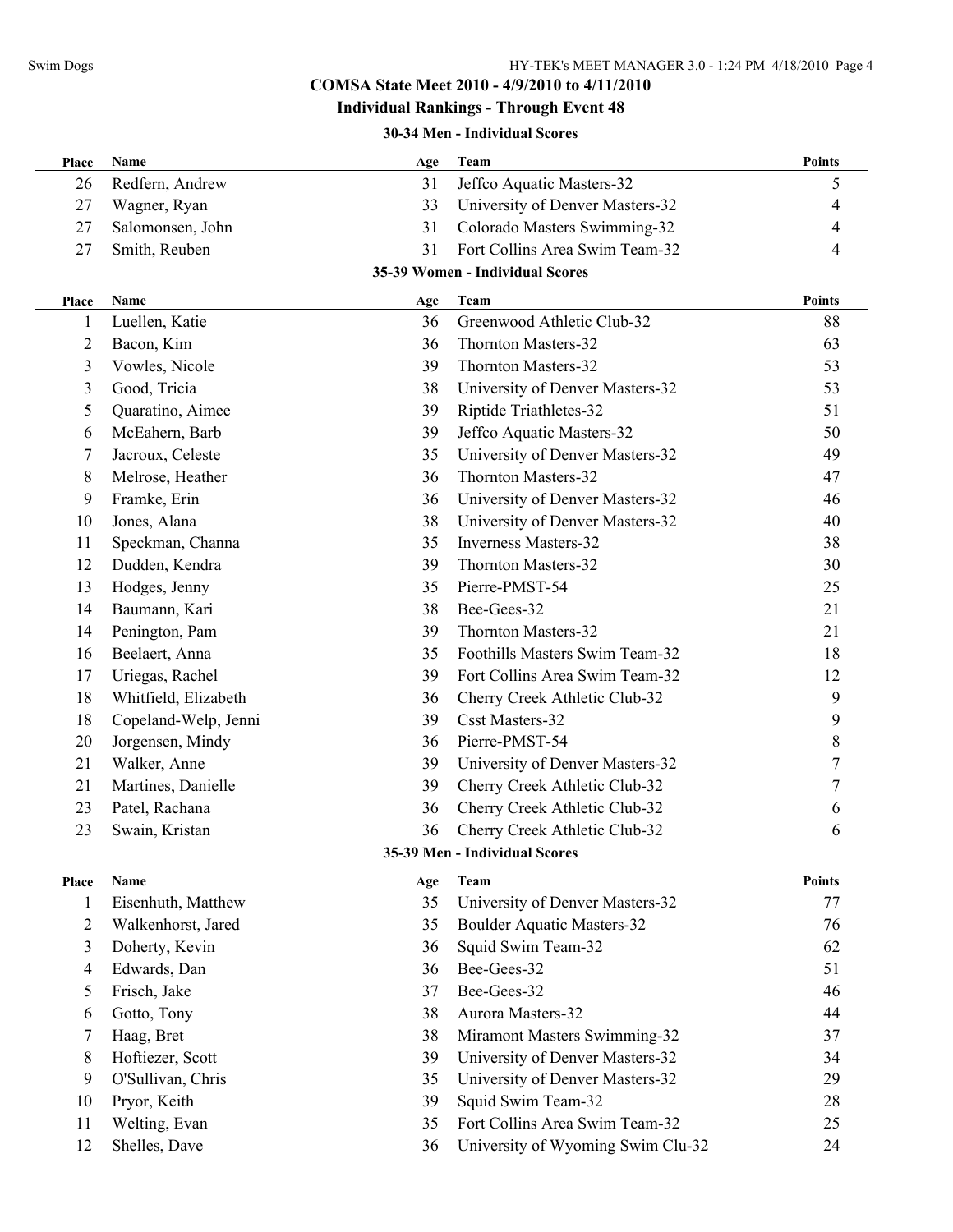| Place          | Name                 | Age | Team                              | <b>Points</b>  |
|----------------|----------------------|-----|-----------------------------------|----------------|
| 12             | Silva, Mario         | 37  | Squid Swim Team-32                | 24             |
| 14             | Ruotsala, Lane       | 35  | Colorado Masters Swimming-32      | 22             |
| 15             | Malec, Jason         | 38  | University of Denver Masters-32   | 21             |
| 16             | Danaceau, Mischa     | 38  | University of Denver Masters-32   | 20             |
| 17             | Sheldon, Paul        | 39  | Colorado Masters Swimming-32      | 18             |
| 18             | Haji, Salim          | 38  | University of Denver Masters-32   | 16             |
| 19             | Hayden, John         | 38  | Squid Swim Team-32                | 15             |
| 20             | Jones, Drew          | 39  | Cherry Creek Athletic Club-32     | 13             |
| 20             | Dominguez, Sam       | 39  | <b>Thornton Masters-32</b>        | 13             |
| 22             | O'Neill, Sean        | 39  | <b>Inverness Masters-32</b>       | 10             |
| 23             | Ellefson, Carl       | 35  | University of Denver Masters-32   | 9              |
| 24             | Renault, Zander      | 36  | Bee-Gees-32                       | 8              |
| 24             | Boyd, John           | 38  | Cherry Creek Athletic Club-32     | 8              |
| 26             | Myers, Jason         | 36  | Bee-Gees-32                       | $\overline{4}$ |
| 27             | Flynn, Shawn         | 39  | Jeffco Aquatic Masters-32         | 3              |
|                |                      |     | 40-44 Women - Individual Scores   |                |
| Place          | Name                 | Age | Team                              | <b>Points</b>  |
| $\mathbf{1}$   | Von Der Lippe, Susan | 44  | Bee-Gees-32                       | 88             |
| $\overline{2}$ | Seavall, Kelly       | 41  | <b>Inverness Masters-32</b>       | 73             |
| 3              | Moen, Teri           | 41  | University of Denver Masters-32   | 71             |
| 4              | Potter, Kathryn      | 44  | Green Mountain Masters-32         | 70             |
| 5              | Richardson, Kim      | 41  | Fort Collins Club-32              | 64             |
| 6              | Seal, Adrienne       | 44  | Aurora Masters-32                 | 58             |
| 7              | White, LeighAnn      | 40  | Thornton Masters-32               | 49             |
| 8              | Crino, Heide         | 43  | <b>Inverness Masters-32</b>       | 39             |
| 9              | Lazerus, Brenda      | 44  | Jeffco Aquatic Masters-32         | 35             |
| 10             | Babson, Kristin      | 42  | Swim Dogs-32                      | 30             |
| 10             | Riner, Betsy         | 43  | <b>Inverness Masters-32</b>       | 30             |
| 12             | Broncucia, Stacy     | 41  | Thornton Masters-32               | 25             |
| 12             | Forbes, Tiffany      | 43  | <b>Boulder Aquatic Masters-32</b> | 25             |
| 14             | Diaz, Kimberly       | 42  | University of Denver Masters-32   | 19             |
| 14             | Clapp, Christine     | 43  | <b>Inverness Masters-32</b>       | 19             |
| 16             | Hinton, Stephanie    | 43  | University of Denver Masters-32   | 17             |
| 17             | Boris, Anne          | 40  | University of Denver Masters-32   | 16             |
| 17             | Thilker, Lisa        | 44  | <b>Inverness Masters-32</b>       | 16             |
| 19             | Tobey, Stacey        | 41  | <b>Boulder Aquatic Masters-32</b> | 13             |
| 20             | Johnson, Kristi      | 44  | Fort Collins Area Swim Team-32    | 11             |
| 21             | Nestrud, Wendy       | 44  | Cherry Creek Athletic Club-32     | 9              |
| 22             | Ford, Michelle       | 41  | Highlands Ranch Masters-32        | 8              |
| 23             | Lougee, Linda        | 42  | Thornton Masters-32               | $\overline{7}$ |
| 24             | Schnell, Suzie       | 41  | University of Denver Masters-32   | 6              |
| 25             | Kania, Regina        | 41  | Swim Dogs-32                      | 5              |
| 25             | Sills, Marion        | 44  | Squid Swim Team-32                | 5              |
| 25             | Dale, Lisa           | 40  | University of Denver Masters-32   | 5              |
|                |                      |     | 40-44 Men - Individual Scores     |                |
|                |                      |     |                                   | <b>Points</b>  |
| Place          | Name                 | Age | Team                              |                |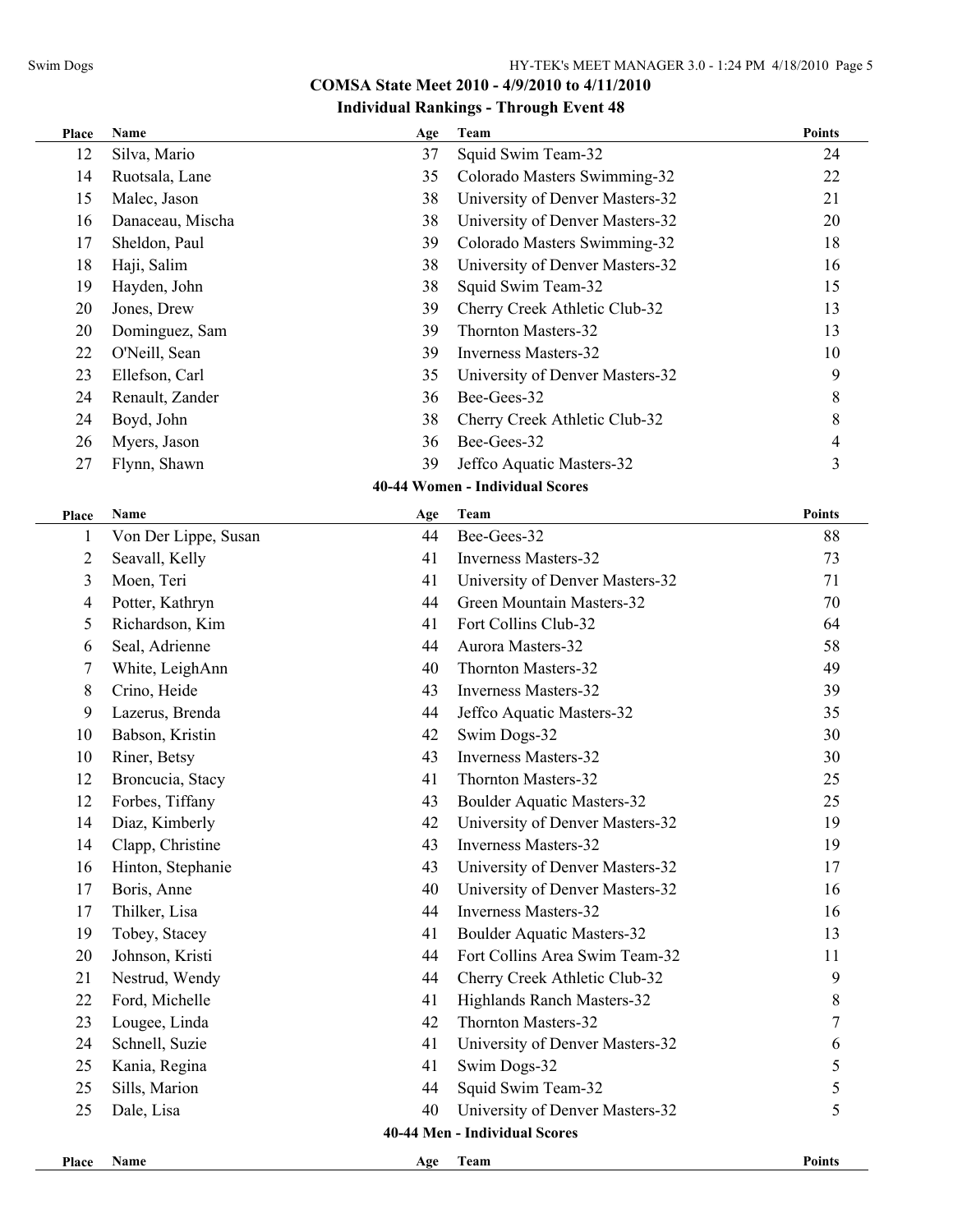#### **Individual Rankings - Through Event 48**

| $\mathbf{1}$   | Remacle, Michael     | 42  | <b>Boulder Aquatic Masters-32</b> | 109            |
|----------------|----------------------|-----|-----------------------------------|----------------|
| $\overline{c}$ | Cruz, Eduardo        | 40  | Thornton Masters-32               | 83             |
| 3              | Hoyt, Brian          | 43  | Thornton Masters-32               | 63             |
| 4              | Smith, Schuyler      | 41  | University of Denver Masters-32   | 57             |
| 5              | Champlin, Pete       | 41  | University of Denver Masters-32   | 49             |
| 6              | Blum, Juri           | 43  | South Suburban Finaddicts-32      | 48             |
| 7              | Barringer, Rob       | 44  | Colorado Masters Swimming-32      | 46             |
| 8              | Rosinski, Thomas     | 40  | University of Denver Masters-32   | 43             |
| 9              | Kjeseth, Thor        | 43  | Squid Swim Team-32                | 35             |
| 10             | Pazmino, Jorge       | 40  | Aurora Masters-32                 | 32             |
| 10             | Francavilla, Anthony | 43  | Thornton Masters-32               | 32             |
| 12             | Olivere, Beau        | 41  | Cherry Creek Athletic Club-32     | 30             |
| 13             | Just, AJ             | 40  | <b>Inverness Masters-32</b>       | 29             |
| 14             | Elder, John          | 44  | Miramont Masters Swimming-32      | 24             |
| 15             | Bartuska, Jim        | 42  | Foothills Masters Swim Team-32    | 23             |
| 16             | Sheanin, Dave        | 41  | Bee-Gees-32                       | 18             |
| 16             | Grotke, Greg         | 41  | Dac                               | 18             |
| 18             | Dolan, Dan           | 43  | Colorado Masters Swimming-32      | 16             |
| 19             | Acosta, Marty        | 44  | Aurora Masters-32                 | 11             |
| 19             | Jones, Rich          | 44  | Jeffco Aquatic Masters-32         | 11             |
| 21             | Meyer, Jay           | 41  | Pueblo Masters Swimming-32        | 10             |
| 22             | Ruhser, Richard      | 43  | Jeffco Aquatic Masters-32         | 9              |
| 22             | Martin, Troy         | 41  | Colorado Masters Swimming-32      | 9              |
| 22             | Baker, Chris         | 44  | Minnesota Masters Swim Club-30    | 9              |
| 25             | Thurman, Josh        | 43  | Greenwood Athletic Club-32        | 4              |
| 25             | Bennett, Dean        | 43  | South Suburban Finaddicts-32      | 4              |
| 25             | Isert, Tim           | 42  | University of Denver Masters-32   | 4              |
| 28             | Smith, Doug          | 42  | Foothills Masters Swim Team-32    | 2              |
| 28             | Bennett, Christopher | 44  | Squid Swim Team-32                | $\overline{2}$ |
| 30             | Reifel, Ric          | 44  | <b>Inverness Masters-32</b>       | 1              |
| 30             | Sarche, Jon          | 41  | Swim Dogs-32                      | 1              |
|                |                      |     | 45-49 Women - Individual Scores   |                |
| Place          | <b>Name</b>          | Age | Team                              | <b>Points</b>  |
| 1              | Vanderpoel, Nicole   | 45  | <b>Inverness Masters-32</b>       | 100            |
| $\overline{2}$ | Campbell, Ellen      | 47  | <b>Inverness Masters-32</b>       | 69             |
| 3              | Hagadorn, Heather    | 45  | University of Denver Masters-32   | 52             |
| 4              | Sauls, Catherine     | 45  | <b>Thornton Masters-32</b>        | 48             |
| 5              | Steffe, Kathleen     | 47  | <b>Inverness Masters-32</b>       | 47             |
| 6              | Garnier, Kathy       | 49  | <b>Inverness Masters-32</b>       | 40             |

 Horn, Kris 47 Green Mountain Masters-32 39 Dullea, Melanie 48 South Suburban Finaddicts-32 36 9 Bank, Wendy 34 Boulder Aquatic Masters-32 10 Crouch, Kim 48 Bee-Gees-32 33 11 Nolte, Susan 49 Inverness Masters-32 27 Glauch, Missy 47 Cherry Creek Athletic Club-32 24 Johnson, Deanna 46 Highlands Ranch Masters-32 24 Clendenen, Karen 47 Cherry Creek Athletic Club-32 24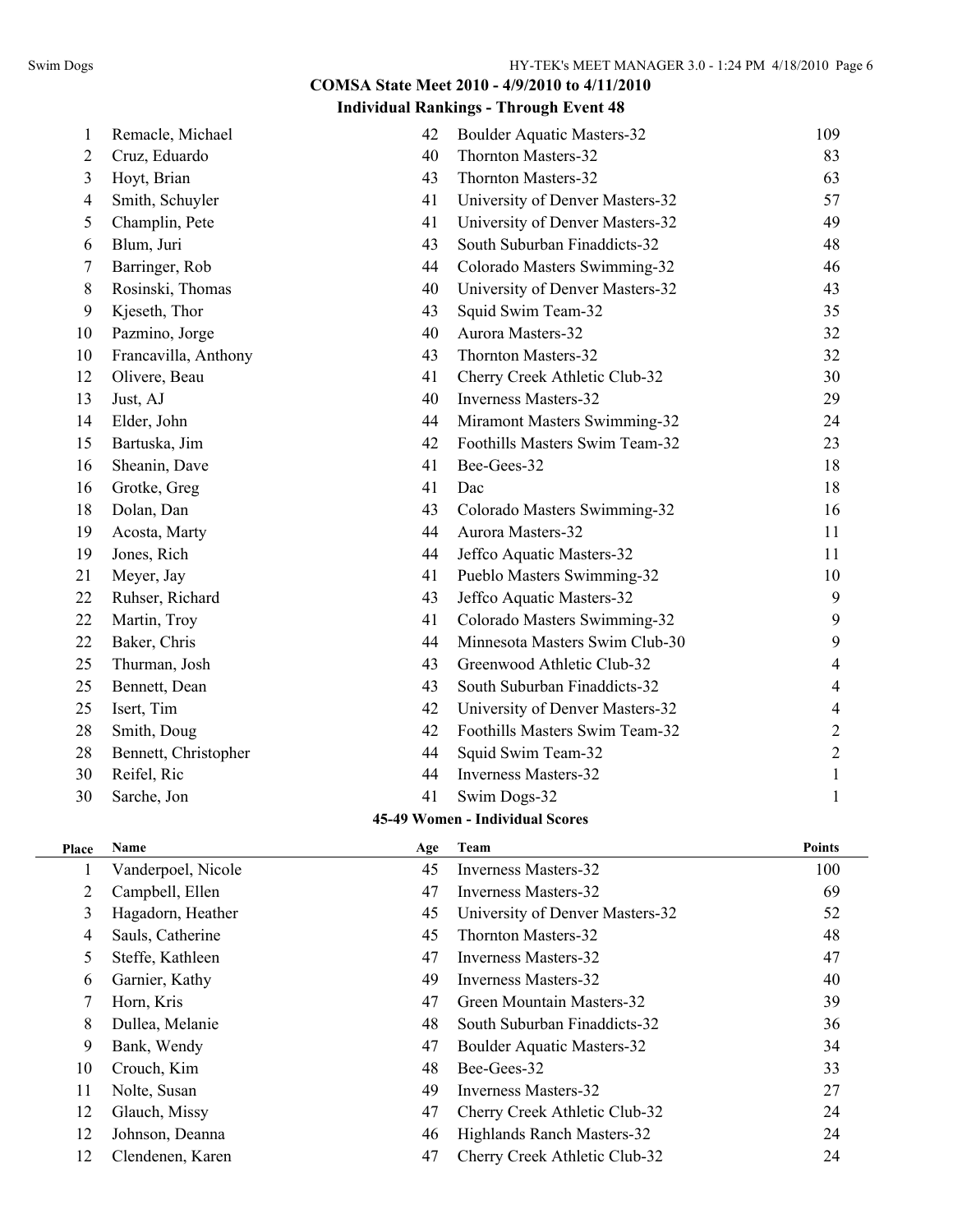## **Individual Rankings - Through Event 48**

#### **45-49 Women - Individual Scores**

| Place          | Name                   | Age | Team                              | <b>Points</b>  |
|----------------|------------------------|-----|-----------------------------------|----------------|
| 15             | Derr, Kirsten          | 45  | University of Denver Masters-32   | 23             |
| 16             | Metzger, Anne          | 49  | Jeffco Aquatic Masters-32         | 21             |
| 16             | Witter, Roxana         | 47  | Squid Swim Team-32                | 21             |
| 18             | Miller, Shelley        | 47  | Thornton Masters-32               | 20             |
| 19             | Golding, Sandy         | 46  | Greenwood Athletic Club-32        | 19             |
| 20             | Frost, Cindy           | 46  | Fort Collins Club-32              | 18             |
| 20             | Stokoe, Jeanne         | 48  | Thornton Masters-32               | 18             |
| 22             | Rugar, Lisa            | 47  | Rocky Mountain Thunder Masters-32 | 16             |
| 23             | Casper, Dana           | 46  | Cherry Creek Athletic Club-32     | 14             |
| 24             | Bergen, Michelle       | 49  | University of Denver Masters-32   | 13             |
| 25             | Bershok, Rhonda        | 45  | Aurora Masters-32                 | 12             |
| 26             | Craft, Carol           | 48  | Thornton Masters-32               | 11             |
| 27             | Hanson, Betty          | 47  | Pierre-PMST-54                    | 9              |
| 28             | Contrino, Kathleen     | 49  | Bee-Gees-32                       | $8\,$          |
| 29             | Fletcher, Lynne        | 49  | <b>Inverness Masters-32</b>       | $\overline{7}$ |
| 29             | Andersson, Pia         | 49  | Cherry Creek Athletic Club-32     | $\overline{7}$ |
| 31             | Sirovatka, Denise      | 46  | Cherry Creek Athletic Club-32     | 6              |
| 31             | Robinson, Dea          | 47  | South Suburban Finaddicts-32      | 6              |
| 31             | Dilley, Brenda         | 45  | Green Mountain Masters-32         | 6              |
| 34             | Ryan, Monica           | 49  | University of Denver Masters-32   | 5              |
| 35             | Harris, Abigail        | 48  | Cherry Creek Athletic Club-32     | $\overline{2}$ |
|                |                        |     | 45-49 Men - Individual Scores     |                |
| Place          | Name                   | Age | Team                              | <b>Points</b>  |
| 1              | Phelps, Brian          | 45  | Aurora Masters-32                 | 82             |
| $\overline{2}$ | Johnston, Mark         | 49  | Swim Dogs-32                      | 75             |
| 3              | Wise, Mike             | 45  | University of Denver Masters-32   | 74             |
| 4              | Melanson, Edward       | 47  | University of Denver Masters-32   | 58             |
| 5              | Fuller, David          | 45  | University of Denver Masters-32   | 55             |
| 6              | Mann, Jonathan         | 49  | University of Denver Masters-32   | 53             |
| 7              | Magouirk, Jeffrey      | 48  | Bee-Gees-32                       | 42             |
| 8              | Powell, Scott          | 48  | <b>Inverness Masters-32</b>       | 32             |
| 9              | Huckins, Kent          | 45  | Pierre-PMST-54                    | 31             |
| 10             | Chaiyaroj, Pattanachai | 46  | Squid Swim Team-32                | 29             |
| 11             | Kahl, Steve            | 47  | University of Denver Masters-32   | 25             |
| 12             | Newcomb, Scott         | 49  | Green Mountain Masters-32         | 24             |
| 13             | Kelly, John            | 48  | Bee-Gees-32                       | 22             |
| 14             | Dittrich, Wolfgang     | 48  | <b>Boulder Aquatic Masters-32</b> | 20             |
| 14             | Menezes, Ron           | 47  | 24 Hour Fitness-32                | 20             |
| 14             | Roush, Stephen         | 47  | Windsor (W3c) Masters Swim-32     | 20             |
| 17             | Crozier, Cliff         | 49  | Foothills Masters Swim Team-32    | 19             |
| 17             | Malloy, Glenn          | 49  | Swim Dogs-32                      | 19             |
| 19             | Moe, Stephen           | 49  | University of Denver Masters-32   | 17             |
| 19             | McConnell, Patrick     | 48  | <b>Boulder Aquatic Masters-32</b> | 17             |
| 21             | Walker, Jerry          | 45  | University of Denver Masters-32   | 16             |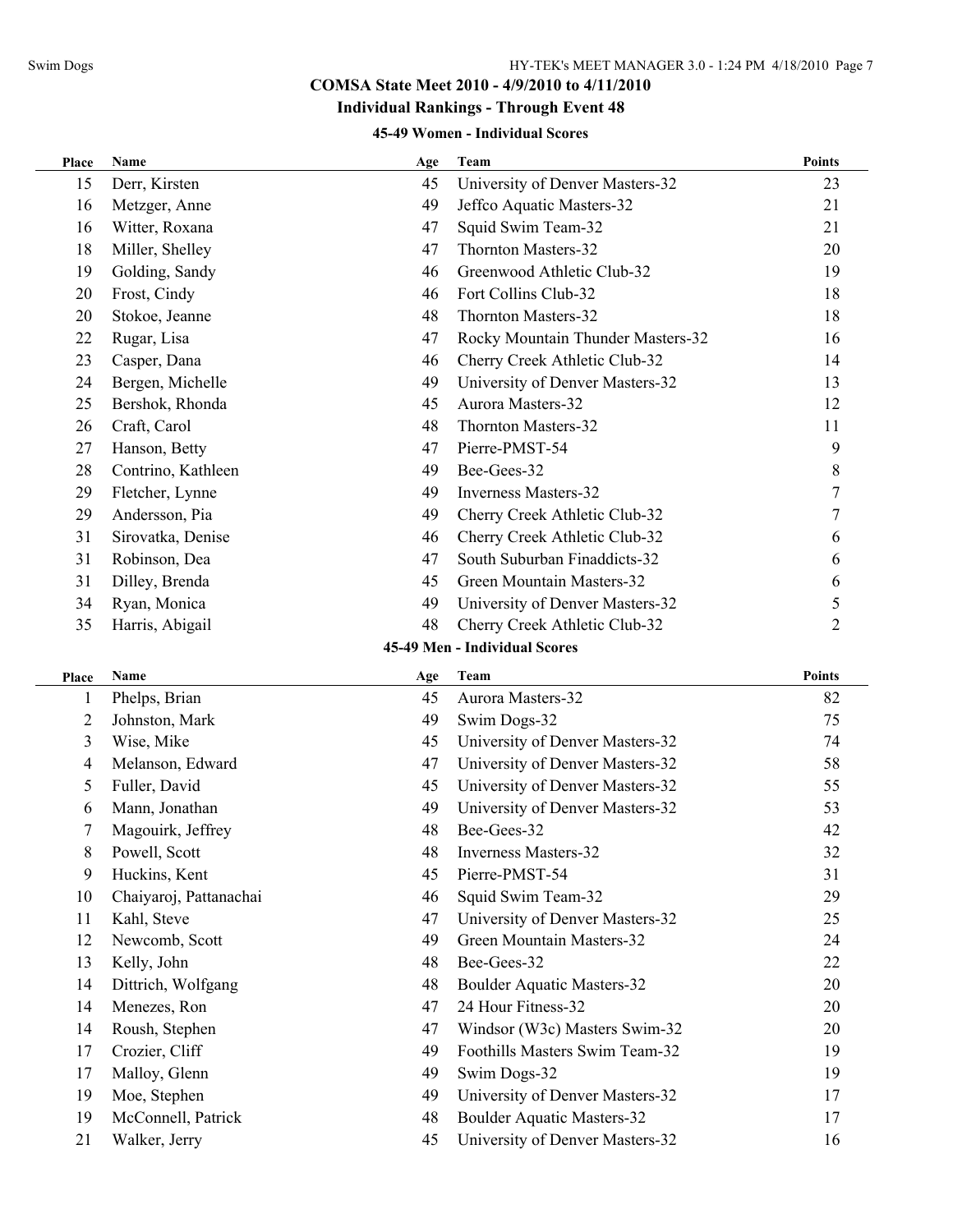| Place                         | Name                | Age | Team                              | <b>Points</b>  |  |
|-------------------------------|---------------------|-----|-----------------------------------|----------------|--|
| 21                            | Razzaghi, Hamid     | 48  | Cherry Creek Athletic Club-32     | 16             |  |
| 21                            | Goodwin, Rob        | 45  | Jeffco Aquatic Masters-32         | 16             |  |
| 24                            | Robinson, Cory      | 45  | University of Denver Masters-32   | 15             |  |
| 25                            | Ramirez, Al         | 48  | Bee-Gees-32                       | 14             |  |
| 26                            | Classen, Ken        | 49  | University of Denver Masters-32   | 13             |  |
| 27                            | Le Vasseur, Andrew  | 46  | University of Denver Masters-32   | 10             |  |
| 28                            | Nestrud, Lon        | 45  | Cherry Creek Athletic Club-32     | 9              |  |
| 29                            | Jordan, James       | 47  | University of Denver Masters-32   | 8              |  |
| 30                            | Shigaya, Steven     | 48  | Swim Dogs-32                      | 7              |  |
| 30                            | Dauksher, Walter    | 45  | Fort Collins Area Swim Team-32    | 7              |  |
| 30                            | Carroll, Kevin      | 47  | Squid Swim Team-32                | 7              |  |
| 33                            | Lund, Michael       | 47  | Squid Swim Team-32                | 6              |  |
| 33                            | Burke, Pat          | 48  | University of Denver Masters-32   | 6              |  |
| 35                            | Levi, Theodore      | 45  | <b>Thornton Masters-32</b>        | 3              |  |
| 36                            | Hanson, Jim         | 47  | <b>Csst Masters-32</b>            | $\overline{2}$ |  |
| 36                            | Nuanes, Jack        | 46  | Greenwood Athletic Club-32        | $\overline{2}$ |  |
| 38                            | Dickman, Jim        | 45  | Swim Dogs-32                      | $\mathbf{1}$   |  |
|                               |                     |     | 50-54 Women - Individual Scores   |                |  |
| Place                         | Name                | Age | Team                              | <b>Points</b>  |  |
| 1                             | Kimbrough, Doris    | 50  | Bee-Gees-32                       | 118            |  |
| 2                             | Pyle, Rebecca       | 54  | South Suburban Finaddicts-32      | 66             |  |
| 3                             | Weihenmayer, Ellen  | 51  | Colorado Masters Swimming-32      | 62             |  |
| $\overline{4}$                | Sortwell, Andrea    | 50  | Bee-Gees-32                       | 54             |  |
| 5                             | True, Ann           | 54  | Thornton Masters-32               | 36             |  |
| 6                             | Tatnall, Suzy       | 50  | Highlands Ranch Masters-32        | 33             |  |
| 7                             | Townley, Antoinette | 50  | Thornton Masters-32               | 31             |  |
| 8                             | Madore, Laure       | 53  | University of Denver Masters-32   | 29             |  |
| 9                             | Andersen, Jan       | 52  | Thornton Masters-32               | 28             |  |
| 9                             | Kaussner, Karen     | 51  | Team Cww-32                       | 28             |  |
| 11                            | Whittmore, Lisa     | 52  | Colorado Masters Swimming-32      | 26             |  |
| 12                            | Bennett, Aimee      | 53  | South Suburban Finaddicts-32      | 19             |  |
| 13                            | Gardner, Sue        | 52  | Team Cww-32                       | 17             |  |
| 14                            | Liane, Lokken       | 50  | University of Denver Masters-32   | 12             |  |
| 15                            | Mazzetta, Marcy     | 51  | Cherry Creek Athletic Club-32     | 3              |  |
| 50-54 Men - Individual Scores |                     |     |                                   |                |  |
| Place                         | Name                | Age | Team                              | Points         |  |
| 1                             | Piszkin, Andy       | 51  | Miramont Masters Swimming-32      | 104            |  |
| 2                             | Scott, Greg         | 50  | University of Denver Masters-32   | 73             |  |
| 3                             | Petersen, Craig     | 50  | University of Denver Masters-32   | 53             |  |
| 3                             | Nolte, Christopher  | 53  | <b>Inverness Masters-32</b>       | 53             |  |
| 3                             | Fuller, Ed          | 51  | Bee-Gees-32                       | 53             |  |
| 6                             | McCarty, Dave       | 51  | Mesa State Masters-32             | 51             |  |
| 6                             | Stehlin, Ed         | 54  | Grand Junction Dolphins-32        | 51             |  |
| 8                             | Bank, Holden        | 50  | <b>Boulder Aquatic Masters-32</b> | 37             |  |
| 8                             | Louie, Jamie        | 53  | Csst Masters-32                   | 37             |  |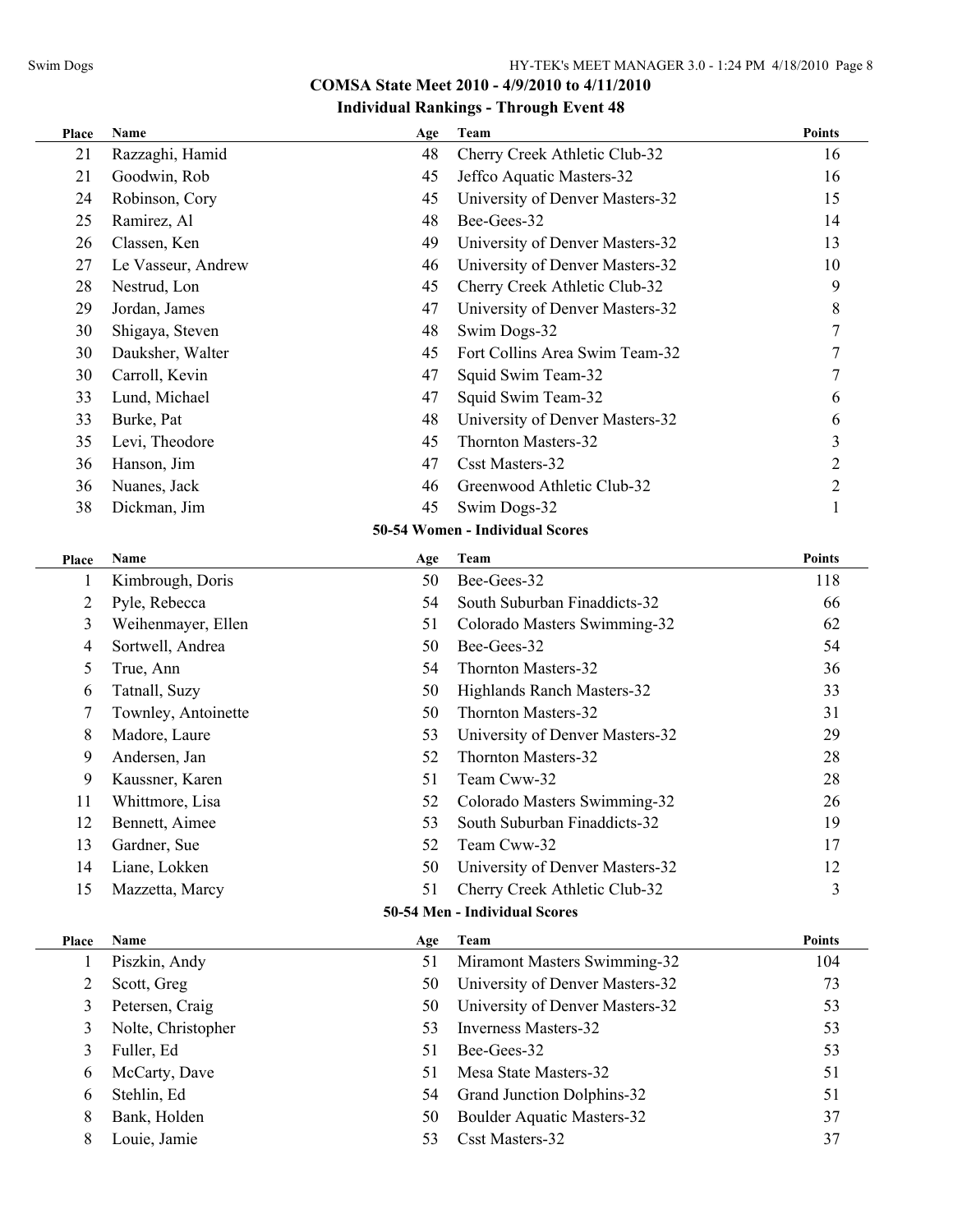| Place          | Name              | Age | Team                              | <b>Points</b> |
|----------------|-------------------|-----|-----------------------------------|---------------|
| 10             | Lehrer, Mark      | 52  | <b>Inverness Masters-32</b>       | 36            |
| 11             | Andersen, Kurt    | 52  | Thornton Masters-32               | 34            |
| 12             | Huggins, David    | 50  | Bee-Gees-32                       | 32            |
| 13             | Hawley, Gary      | 50  | Aurora Masters-32                 | 30            |
| 14             | Seymour, Dag      | 51  | Jeffco Aquatic Masters-32         | 28            |
| 15             | Jay, Howard       | 53  | Glenwood Springs Aquatic Maste-32 | 27            |
| 16             | Leo, Mark         | 50  | <b>Thornton Masters-32</b>        | 24            |
| 17             | Lenhart, Ed       | 52  | Grand Valley Wave-32              | 22            |
| 18             | Henderson, Jamie  | 52  | Squid Swim Team-32                | 20            |
| 19             | Chapman, Steve    | 53  | University of Denver Masters-32   | 19            |
| 20             | Cattles, Steve    | 50  | Bee-Gees-32                       | 16            |
| 21             | Petrie, Stephen   | 53  | Aurora Masters-32                 | 15            |
| 22             | Culp, Michael     | 54  | South Suburban Finaddicts-32      | 13            |
| 23             | Veteto, Steve     | 53  | Colorado Masters Swimming-32      | 12            |
| 24             | Erzinger, Martin  | 52  | Greenwood Athletic Club-32        | 10            |
| 25             | Ellefsen, Karl    | 54  | Green Mountain Masters-32         | 8             |
| 26             | McHugh, Jerry     | 52  | Dac                               | 6             |
| 27             | Thorn, Kevin      | 53  | Squid Swim Team-32                | 5             |
| 28             | Reetz, Eric       | 50  | Bee-Gees-32                       | $\mathbf{1}$  |
|                |                   |     | 55-59 Women - Individual Scores   |               |
| Place          | Name              | Age | Team                              | <b>Points</b> |
| 1              | Engele, Vickie    | 55  | Thornton Masters-32               | 58            |
| $\overline{2}$ | Rosener, Karen    | 56  | Fort Collins Club-32              | 55            |
| 3              | Slavec, Deborah   | 56  | Highlands Ranch Masters-32        | 47            |
| 4              | Kane, Julie       | 56  | <b>Inverness Masters-32</b>       | 42            |
| 5              | Leonard, Adrienne | 56  | Inverness Masters-32              | 39            |
| 6              | Sunie, Beverly    | 57  | Thornton Masters-32               | 36            |
| 7              | Laney, Judith     | 57  | University of Denver Masters-32   | 22            |
| 8              | Parry, Diana      | 57  | Cherry Creek Athletic Club-32     | 21            |
| 9              | Fouts, Susan      | 59  | <b>Inverness Masters-32</b>       | 20            |
| 10             | Hill, Janellen    | 59  | Cherry Creek Athletic Club-32     | 9             |
| 11             | Wilson, Debbie    | 58  | Dac                               | 7             |
|                |                   |     | 55-59 Men - Individual Scores     |               |
| Place          | Name              | Age | Team                              | <b>Points</b> |
| $\mathbf{1}$   | Heggy, Terry      | 55  | Foothills Masters Swim Team-32    | 105           |
| $\overline{2}$ | Mann, Michael     | 55  | University of Denver Masters-32   | 99            |
| 3              | Morneau, Geoff    | 59  | Bee-Gees-32                       | 89            |
| 4              | Hess, Richard     | 55  | Bee-Gees-32                       | 70            |
| 5              | Stanback, John    | 56  | Fort Collins Area Swim Team-32    | 50            |
| 6              | Parkinson, Bruce  | 59  | Fort Collins Area Swim Team-32    | 44            |
| 7              | Wolff, Charles    | 58  | Bee-Gees-32                       | 43            |
| 8              | Benson, Stan      | 56  | <b>Boulder Aquatic Masters-32</b> | 41            |
| 9              | McElhinney, Tom   | 56  | Bee-Gees-32                       | 40            |
| 10             | Mainard, Tom      | 58  | Green Mountain Masters-32         | 35            |
| 11             | Blodgett, Bob     | 59  | <b>Inverness Masters-32</b>       | 26            |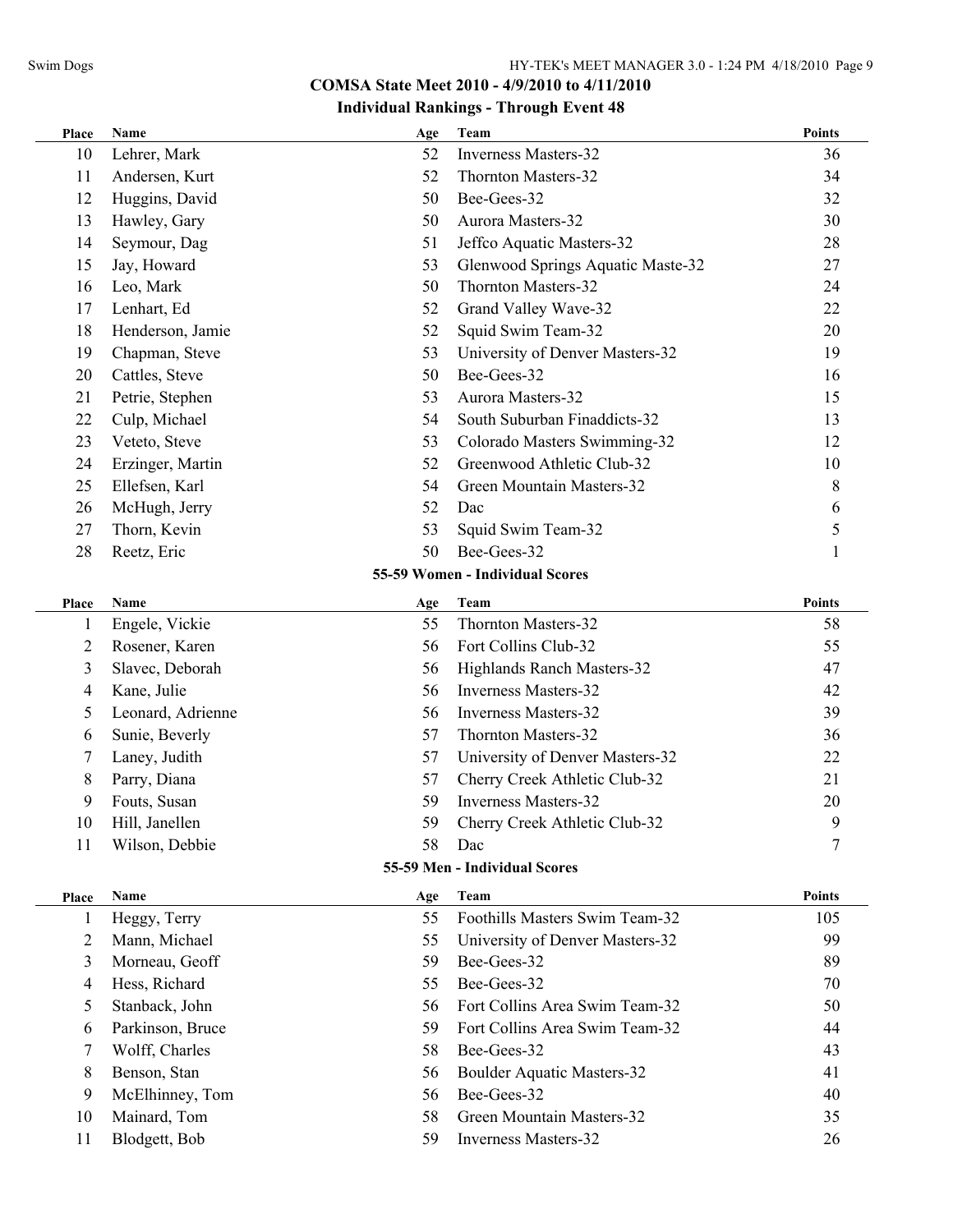## **Individual Rankings - Through Event 48**

| Place        | Name                 | Age | <b>Team</b>                       | Points        |
|--------------|----------------------|-----|-----------------------------------|---------------|
| 12           | Lee, Wayne           | 56  | Squid Swim Team-32                | 25            |
| 13           | Arrison, Tom         | 59  | Squid Swim Team-32                | 21            |
| 14           | Fischer, Chuck       | 58  | University of Denver Masters-32   | 15            |
| 15           | De Seguin, Michael   | 56  | University of Denver Masters-32   | 13            |
| 16           | Maxson, Ric          | 58  | Colorado Masters Swimming-32      | 10            |
|              |                      |     | 60-64 Women - Individual Scores   |               |
| Place        | Name                 | Age | Team                              | <b>Points</b> |
|              | Young, Lydia         | 61  | <b>Summit County Masters-32</b>   | 121           |
| 2            | Hashimoto, Christine | 62  | Inverness Masters-32              | 80            |
| 3            | Prall, Winifred      | 62  | University of Denver Masters-32   | 73            |
| 4            | England, Nancy       | 60  | Thornton Masters-32               | 66            |
| 5            | Lebsack, Linda       | 63  | University of Denver Masters-32   | 51            |
| 6            | Noble, Ann           | 62  | Cherry Creek Athletic Club-32     | 32            |
|              |                      |     | 60-64 Men - Individual Scores     |               |
| Place        | <b>Name</b>          | Age | Team                              | <b>Points</b> |
| 1            | Netting, Rob         | 60  | University of Denver Masters-32   | 98            |
| 2            | Harding, Peter       | 62  | Colorado Masters Swimming-32      | 79            |
| 3            | Townsend, Cecil      | 62  | Pueblo Masters Swimming-32        | 65            |
| 4            | Abbott, Bill         | 63  | Colorado Masters Swimming-32      | 53            |
| 5            | Davidson, Birch      | 63  | South Suburban Finaddicts-32      | 43            |
| 6            | Carney, Kent         | 62  | Colorado Masters Swimming-32      | 39            |
| 7            | Gleser, Robert       | 64  | University of Denver Masters-32   | 34            |
| 8            | Arnold, Tom          | 62  | University of Denver Masters-32   | 32            |
| 9            | Cooper, Bob          | 61  | Thornton Masters-32               | 21            |
| 10           | McCormick, Paul      | 63  | <b>Boulder Aquatic Masters-32</b> | 11            |
| 11           | Pflum, Glenn         | 60  | Squid Swim Team-32                | 10            |
|              |                      |     | 65-69 Women - Individual Scores   |               |
| Place        | Name                 | Age | Team                              | <b>Points</b> |
|              | Anziano, Marcia      | 65  | <b>Inverness Masters-32</b>       | 77            |
| 2            | McKim, Penny         | 65  | Cherry Creek Athletic Club-32     | 51            |
| 3            | Reed, Judy           | 66  | Cherry Creek Athletic Club-32     | 22            |
|              |                      |     | 65-69 Men - Individual Scores     |               |
| Place        | Name                 | Age | Team                              | <b>Points</b> |
| $\mathbf{I}$ | Abrahams, Richard    | 65  | Bee-Gees-32                       | 84            |
| 2            | McDanal, Steven      | 66  | Jeffco Aquatic Masters-32         | 74            |
| 3            | Burgess, Thom        | 67  | Bee-Gees-32                       | 67            |
| 4            | Burson, Bill         | 65  | South Suburban Finaddicts-32      | 62            |
| 5            | Reynolds, Bing       | 69  | <b>Boulder Aquatic Masters-32</b> | 48            |
| 6            | Johnson, David       | 68  | Squid Swim Team-32                | 27            |
| 7            | Kalstrom, Reynold    | 65  | Foothills Masters Swim Team-32    | 25            |
| 8            | Cunningham, Allan    | 65  | Colorado Masters Swimming-32      | 24            |
| 9            | Hutcheson, Kent      | 69  | Cherry Creek Athletic Club-32     | 21            |
| 10           | Wollrab, Skip        | 65  | Colorado Masters Swimming-32      | 7             |
| 10           | Gragg, Russ          | 66  | Aurora Masters-32                 | 7             |
|              |                      |     | 70-74 Women - Individual Scores   |               |